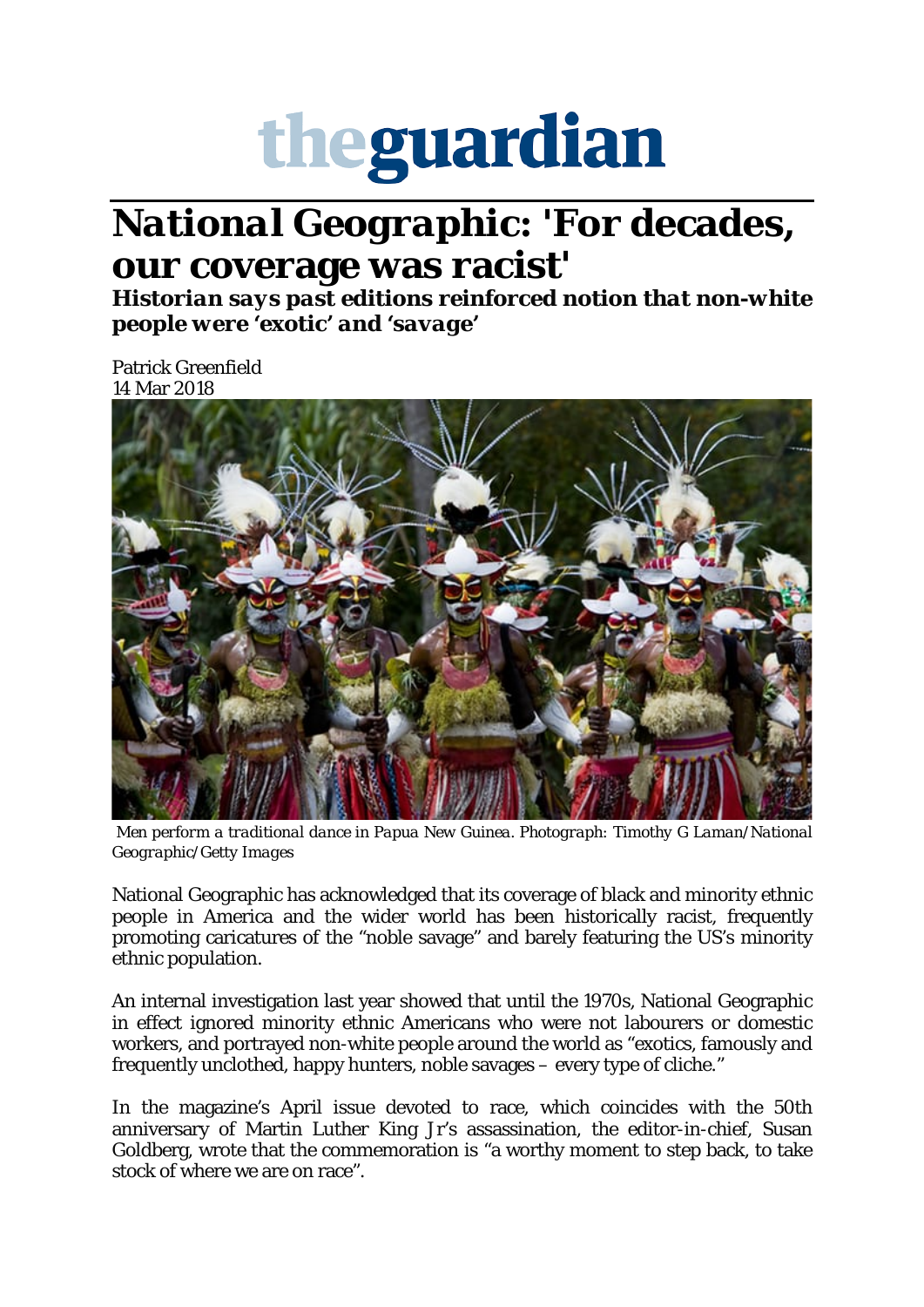The publication republished a number of examples of historical racism in its coverage. One 1916 article about Australia included a photo of two Indigenous Australians with the caption: "South [Australian Blackfellows: These savages rank lowest in intelligence](https://www.theguardian.com/world/2018/mar/13/national-geographic-magazine-coverage-racist#img-2)  of all human beings."



*The cover of the April 2018 issue of National Geographic magazine, a single topic issue on the subject of race. Photograph: AP*

Another piece about Pacific Islanders from 1962 showed several images of people fascinated by technology, and overloaded the magazine with pictures of Pacific island women.

The internal review of National Geographic archives, which was conducted in part by John Edwin Mason, a photography historian at the University of Virginia who